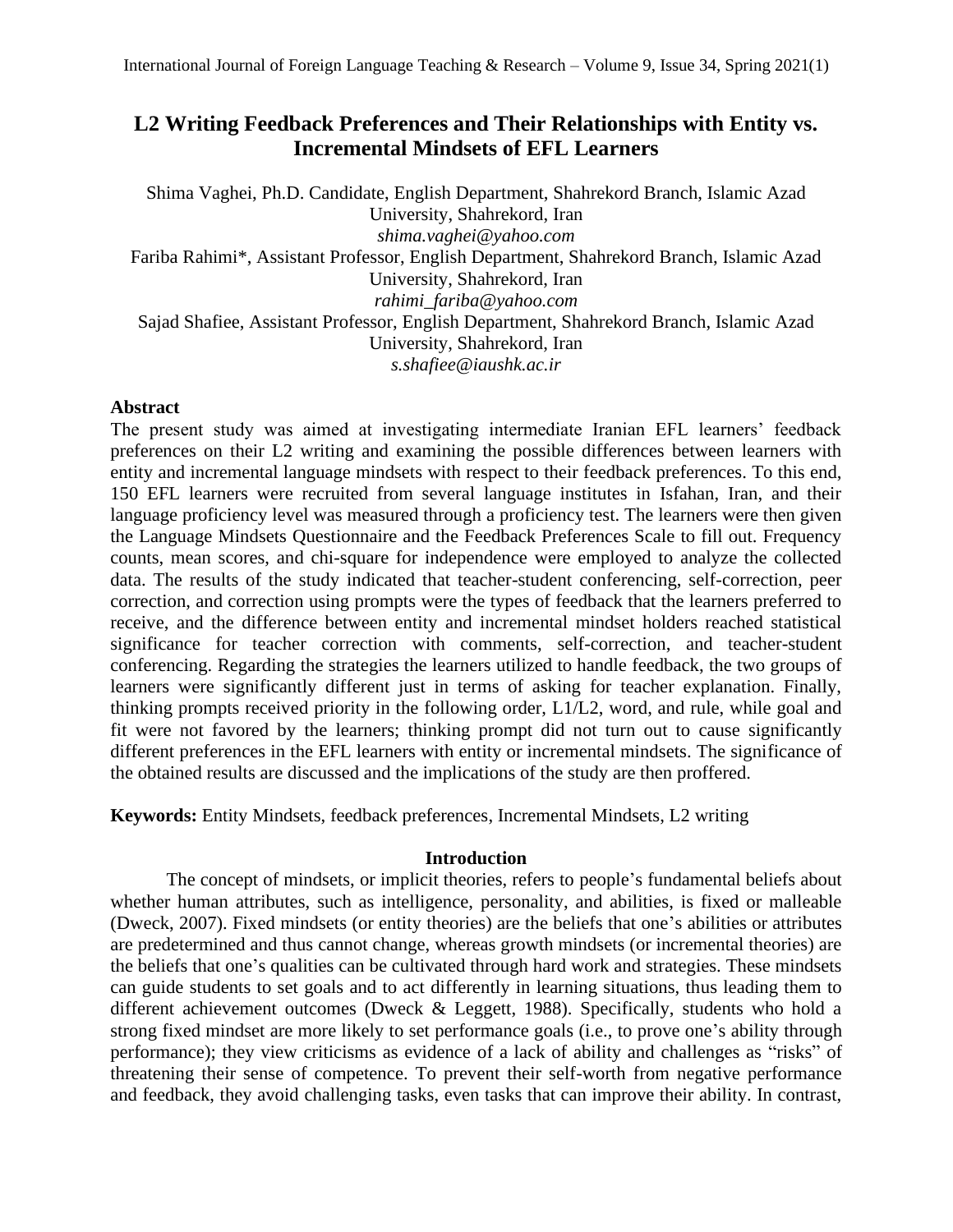students who hold a strong growth mindset are more likely to set learning goals (i.e., to focus on improvement and learning process); they view overcoming challenges as ways to develop talents and utilize negative feedback as information to improve. Compared to those with strong fixed mindset, students who hold a strong growth mindset are more likely to approach challenges and respond to failure situations more positively. Thus, growth mindsets are argued to be a key to students' persistence and long-term success (Yeager & Dweck, 2012).

The construct of mindsets and their influences have been studied extensively in the past 20 years in many educational domains such as math and science, which provided important implications for academic achievement and positive education (see Brunett, O'Boyle, VanEpps, Pollack, & Finkel, 2013 for a meta-analysis). Recent research in the field of language learning has started to study the conceptualization and motivational influences of language mindsets (See Lou & Noels, 2016; Mercer & Ryan, 2009). Considering that mindsets are domain- specific beliefs, language mindsets, or the beliefs about whether language learning ability is fixed or can be developed, are found only moderately correlated with mindsets in other domains, such as abilities to learn math and sports (see Lou & Noels 2017). These findings support the idea that most students are likely to have a mixture of fixed and growth mindsets in different areas (Dweck, 2019).

Consistent with mindset research in other education domains, language mindsets are found to predict FL learners' learning goals in the classrooms and ESL students' language anxiety communicating with native speakers (Lou & Noels, 2016, 2017). However, to the researchers' knowledge, no study has investigated the links between language mindsets and EFL students' feedback preferences. Although mindsets are often conceived as a trait, students can develop growth mindsets through the learning environment and teachers play a critical role in shaping students' mindsets (Blackwell, Trzesniewski, & Dweck, 2007; Rissanen, Kuusisto, & Tirri, 2018). Expectedly, students are more likely to develop growth mindsets when teachers provide support for students to develop their ability and encourage students to set learning goals (Lou & Noels, 2016). While psychological feedback has been found to relate to mindsets, it is not clear whether students' language mindsets relate to their preferences for receiving feedback in their writing (Cimpian, Arce, Markman, & Dweck, 2007). In the language learning domain, although some studies found that language mindsets are malleable (Lou & Noels, 2016), few studies have examined the contextual antecedents or factors that relate to language mindsets. Accordingly, the aims of this study were (a) to examine the L2 writing feedback preferences of Iranian EFL learners and (b) to find out whether these feedback preferences relate to the entity vs. incremental mindsets of the learners or not.

#### **Literature Review**

Corrective feedback (CF) has been basically conceptualized as reactions and responses to students' utterances including an error (Ellis, 2006). It is also as a compound phenomenon with several functions (Chaudron, 1988). As noted by Ellis, Loewen, and Erlam (2006), CF receives the form of answers to learner utterances that have an error. The answers can contain an indication that an error has been made, delivery of the correct target language item, or metalinguistic information about the essence of the error, or any mixture of these.

Corrective feedback is defined as "responses to learner utterances containing an error" (Ellis, 2006, p. 26) and a complex phenomenon that serves several functions (Chaudron, 1988). The aim of presenting feedback is to help L2 student recognize a problem in their production, resulting in the correct use of the form. Corrective feedback has a crucial role in the kind of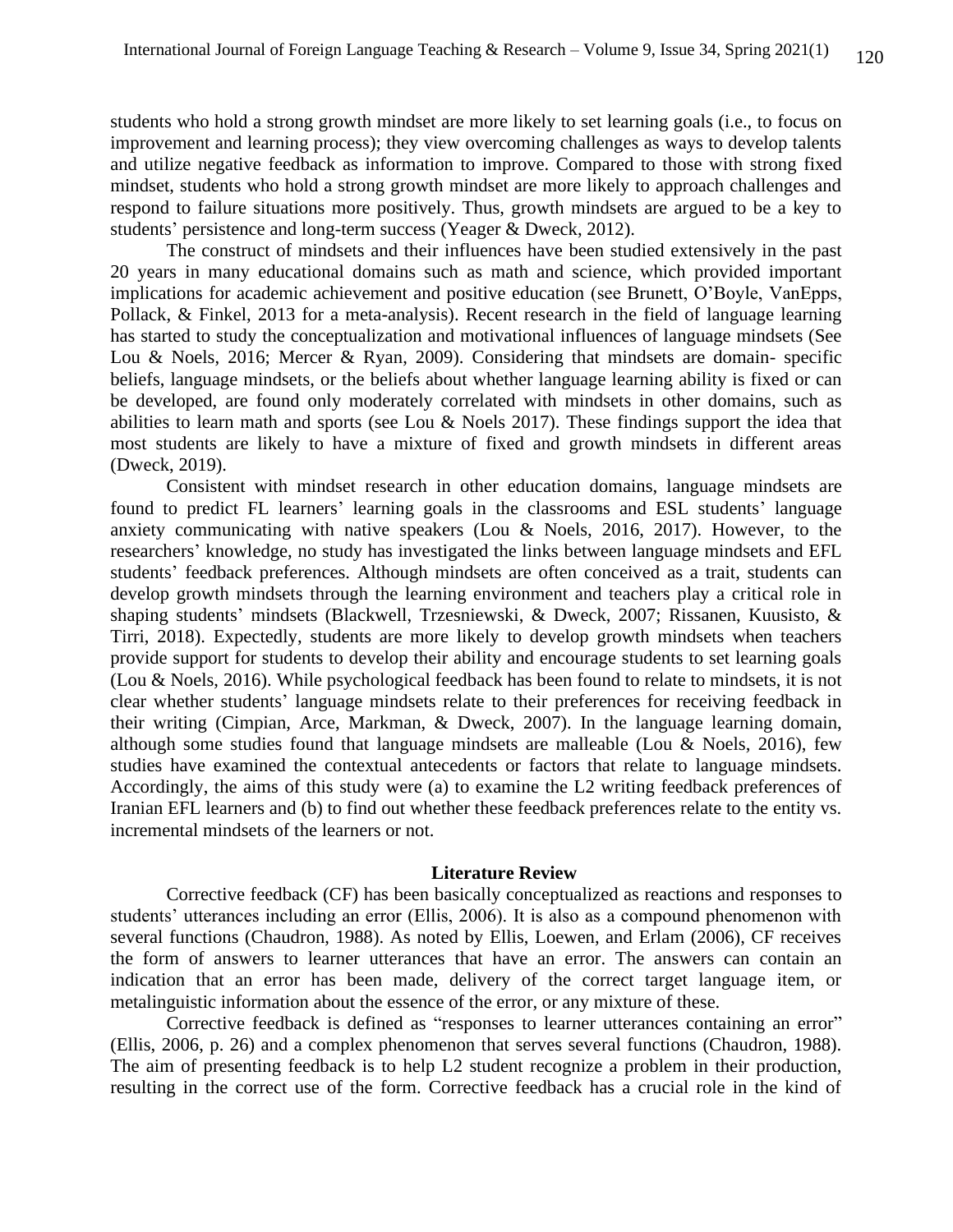scaffolding that teachers need to create for language learners to promote their L2 (Lyster  $\&$ Ranta, 1997; Lyster, Saito, & Sato, 2013).

Theoretical perspectives, from cognitive to social-oriented ones, suggest corrective feedback to be not only helpful but also necessary for pushing students forward in their L2 growth (Lyster et al., 2013). Past research has shown that giving feedback effectively contributes to grammatical, morphological, and phonological development (Lyster et al., 2013).

Corrective feedback in an ESL classroom context differs in terms of being implicit or explicit (Lyster et al., 2013). Students may receive explicit corrective feedback usually in the form of metalinguistic information and explicit correction. Moreover, implicit corrective feedback may be given in the form of recasts. Previous research studies indicated that implicit (e.g., Lyster & Ranta, 1997, 2002; McDonough & Mackey, 2006) and explicit corrective feedback (e.g., Carroll, Roberge, & Swain, 1992; Ellis, 2012) had a positive influence on the acquisition of different phonological, grammatical and morphosyntactic forms.

The concept of mindset (MS), or implicit theories, dates back to Kelly's (1955) work, which presented some lay theories of the way people perceive the self and others. Recently, in the area of education, more concepts have been engendered via the construct of MS, in which the assumptions and beliefs of certain human traits have largely been connected to Carol Dweck and her associates' works (e.g., Blackwell et al., 2007; Chiu et al., 1997; Dweck, 2006; Dweck & Molden, 2007; Dweck et al., 1995; Hong et al., 1999). Additionally, mindsets have a close association with a number of second language learning's theoretical and empirical studies (e.g., Barcelos, 2003; Benson & Lor, 1999; Cotterall, 1995, 1999; Horwitz, 1998; White, 2008) where the relationship between mindsets and language learning behavior has been investigated.

Within the context of language learning, the fixed MS (alternatively referred to as entity MS) belief in language learning depends on a fixed and inborn talent, while the growth MS (alternatively called incremental MS) belief depends on controllable factors such as hard work and continuous training. Even though there are entity and incremental MS in the field of psychology, people tend to have an entity MS in the area of foreign language teaching and learning (Mercer & Ryan, 2010). It is common for people to possess the belief that some people are born with a special talent in a certain domain. As for foreign language learning, there is a belief that those who are naturally born to be language learners or good at languages prevalently become language teachers or researchers. In the domain of second language learning, such 'talent' is called aptitude and its development in language learning is significant (Robinson, 2005; Sternberg, 2002). People with an entity MS may hold the belief that having a 'gift' for languages is important in learning a language; therefore, it is a waste of effort to attempt to improve the language in question since it is impossible for poor language learners to develop as a linguist by any means (Mercer, 2012). In this regard, the aptitude of individuals with an entity or incremental MS could be observed to have different learning outcomes.

Lou (2014) contended that most people probably hold mindsets, or beliefs, about language learning. Some attribute successful L2 learning to a natural talent or an innate ability that cannot be further nurtured (i.e., an entity mindset), whereas other people believe that learning an L2 is a malleable ability that can be further improved (i.e., an incremental mindset). The mindsets that people hold orient their approach to the learning task at hand. Lou's study utilized Dweck's (1999) implicit theories framework in an L2 context to figure out the causal relationships among L2 students' mindsets, goal orientations (that is, learning goals, performance-approach goals, and performance-avoidance goals) and responses to failure situations (that is, mastery responses, helpless responses, anxiety, and fear of failure). A total number of 150 L2 university students were randomly assigned to two experimental conditions in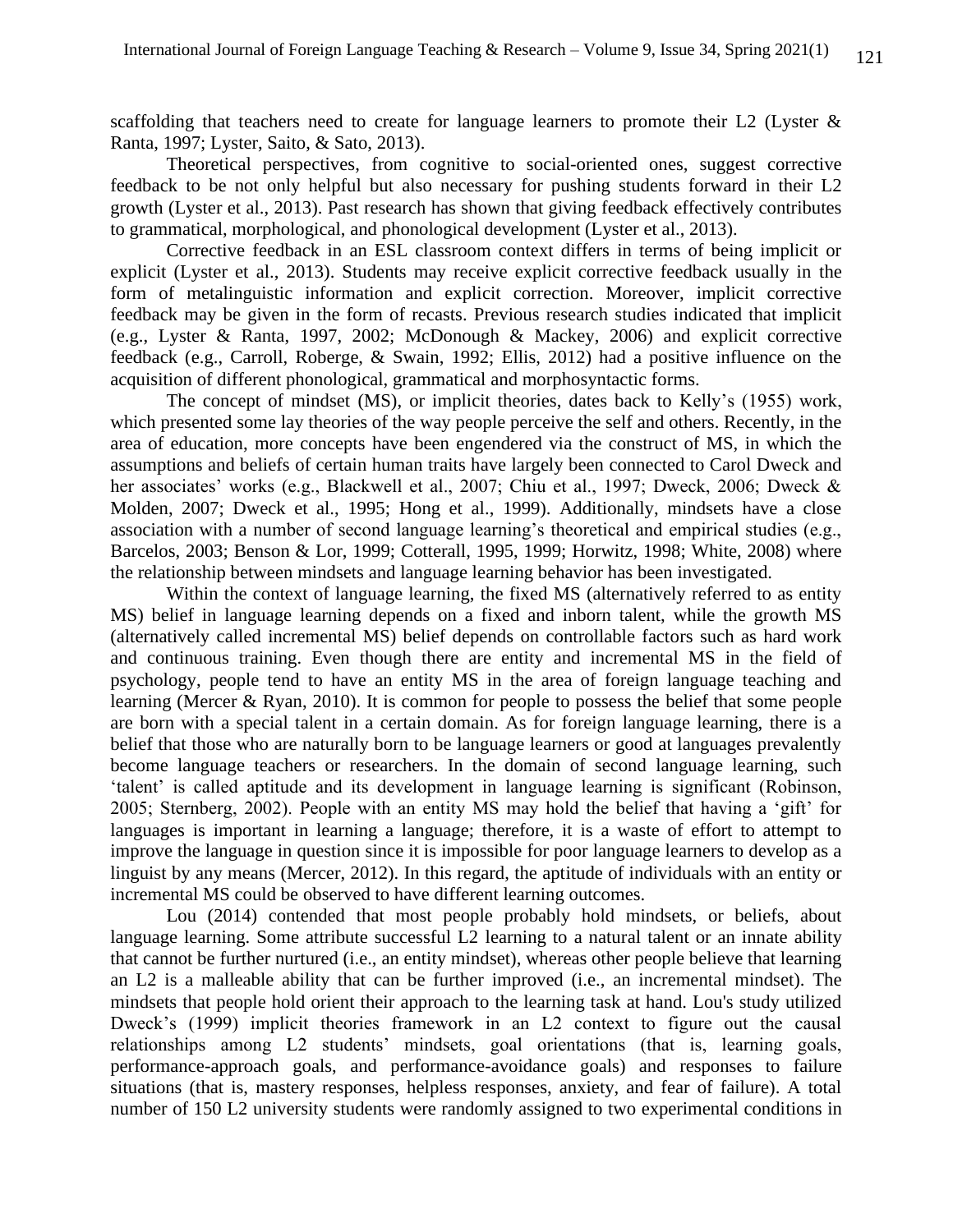which different mindsets were induced; afterwards, they filled out a questionnaire on their L2 goals and responses in failure situations. The results of the study indicated that after being primed for an incremental mindset, irrespective of their perceived L2 ability, participants set higher learning goals and, in turn, expressed more mastery-orientated responses in failure situations. On the other hand, L2 learners who were exposed to priming for an entity mindset, in case they perceived of themselves as highly proficient L2 users, set higher performance-approach goals and, in turn, were more fearful of failure situations.

Albalawi's (2017) study intended to examine the complex dynamism of L2 demotivation. The study was an attempt to modify and reform previous conceptualizations about demotivation and move the L2 demotivation mainstream research into a new phase that underscored the complexity of its process as well as its development. The demotivational, motivational, and remotivational triad of L2 learners was studied through the lens of several key psychological and theoretical constructs, which included language mindsets, personality hardiness, learner helplessness, as well as L2 motivational self-system. The study was conducted in two phases that examined the demotivation of female L2 university students in Saudi Arabia by using a range of research methodologies such as qualitative in-depth interviews, quantitative surveys, and SEM (structural equation modelling).

First, an exploratory qualitative study was conducted, which intended to examine the L2 learners' different perspectives on their language learning experiences and their perceptions of different demotivating factors. Qualitative semi-structured interviews were planned and conducted with 13 English language learners, and analysis of the qualitative data unearthed that language learning mindsets played an important part in the language learner's motivation, demotivation, remotivation, and in their resilience/vulnerability. Nonetheless, the relationships among the variables that emerged in the qualitative data needed further investigation in order to be corroborated and generalized to larger populations of L2 learners.

In the second phase of the study, confirmatory quantitative analysis was performed aiming to examine the impacts of holding a particular language learning mindset on the learners' L2 demotivation. While making use of the key variables that emerged in the qualitative phase of the study, the researcher designed and administered a questionnaire to 2044 foundation-year university students. In fact, several tests were conducted to investigate (a) the relationships between the variables, (b) the possible differences between the growth mindset l2 learners and the fixed mindset L2 learners, and (c) the putative differences between the resilient and vulnerable L2 learners. The results obtained from the quantitative phase of the study confirmed all the hypothesized relationships, and served to establish an empirical link between L2 learning mindset and both L2 demotivation and L2 resilience.

Finally, a structural model that posited that L2 demotivation could be predicted by the fixed language learning mindsets was hypothesized. Structural equation modelling (SEM) was conducted to empirically test and examine the hypothesized model. A series of causal relationships was simultaneously examined in this model. The SEM analysis confirmed all the hypothesized causal relationships and indicated that L2 demotivation could be accounted for and predicted positively and directly by the fixed L2 learning mindset. The results also revealed that the fixed L2 learning mindset could indirectly end in L2 demotivation via lowering the ability to manifest a positive ideal L2 self and augmenting L2 disappointment.

 Roy's (2019) study investigated multilingual writers' preferences for audio and/or written feedback, and examined the effect of feedback format on their revision processes. To meet the aims of the study, eight multilingual writers were chosen to be interviewed, and their first drafts as well as revised drafts of the final research papers for which they had received audio and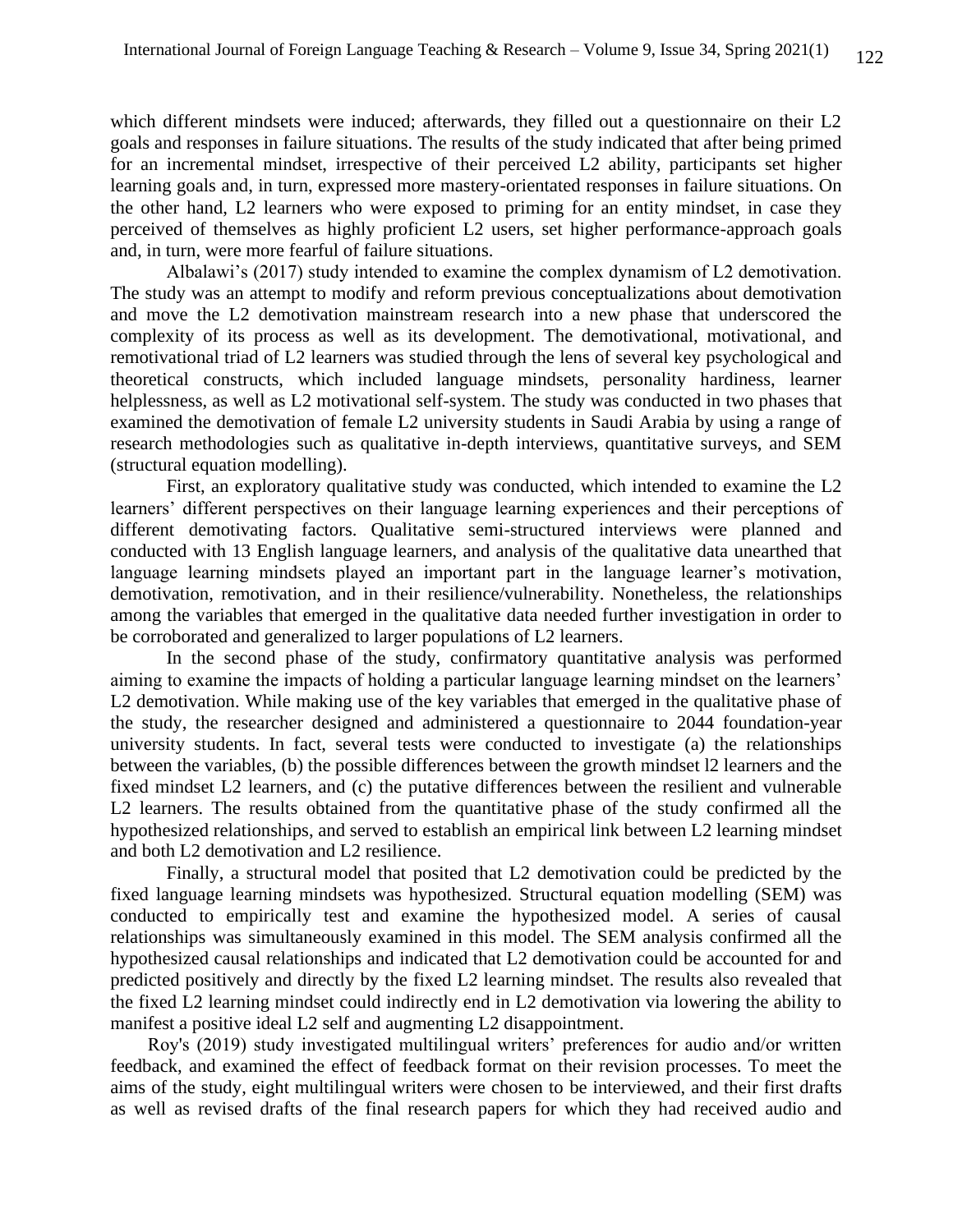written feedback were compared by means of the 'Compare' option in Microsoft Word Software. Additionally, an early-semester participatory survey as well as a reflection survey were administered among the multilingual writers of the composition course. The obtained results revealed that multilingual writers expected to receive directive explicit feedback from their course instructors. They mentioned that audio feedback was far better for global commentary, while written feedback was a better option better for local commentary. The participants' perceptions regarding the effectiveness of audio vs. written feedback on their revision process differed depending on their self-efficacy. No significant effect was observed for the feedback format on the participants' revision process. A positive correlation was found, however, between their preferred type of feedback and their self-perceived English listening proficiency. Those who enjoyed higher self-efficacy and were confident about their English listening proficiency preferred to be given audio feedback rather than written feedback. The obtained results could have immediate implications for L2 writing instructors: This study proposes that L2 writing instructors ought to adopt the approach of providing an amalgamation of feedback formats consisting of both audio and written feedback in order to promote multilingual writers' overall writing skills. It could also be suggested that L2 writing instructors ought to think about providing some relevant grammar lessons for their students in L2 writing courses. Finally, this study recommended a further investigation of the potential of audio feedback in arousing studentteacher connections and relationships, especially in online composition courses. To capture the nature of the Iranian EFL learners' language mindsets and the relationship between mindset and feedback preferences, the following research questions were formulated:

Q. What preferences do Iranian EFL learners have with regards to written corrective feedback? Q. Are there any differences in feedback preferences for learners' with entity and incremental language mindsets?

# **Methodology**

# **Participants**

The population of the study included intermediate EFL learners in Isfahan, Iran, from whom a sample of 150 learners was recruited as the participants in this study. The researchers accessed and selected the available EFL learners in several private language institutes in Isfahan, Iran, who volunteered to take part in the study. They were chosen from among homogeneous (in terms of language proficiency) EFL learners, whose proficiency levels had been assessed through the administration of an Oxford Quick Placement Test (OQPT). Moreover, the participants were native speakers of Persians and included both female and male language learners. Their exposure to English language in language institutes ranged from 2 to 5 years, and they were aged between 14 and 22.

#### **Instrumentation**

The following instruments were employed in this study: OQPT, language mindsets inventory, and feedback preferences scale. OQPT is an internationally-recognized, standardized test of language proficiency developed to help place students in different proficiency levels It includes 60 multiple-choice questions assessing the knowledge of vocabulary, grammar, and reading comprehension of English language learners. This test had been widely used and its reliability and validity were assured by previous researchers. Based on the OQPT scoring rubric, learners who score between 30 and 37 out of 60 are lower intermediate and those who obtain a score between 40 and 47 could be considered upper intermediate. As intermediate EFL learners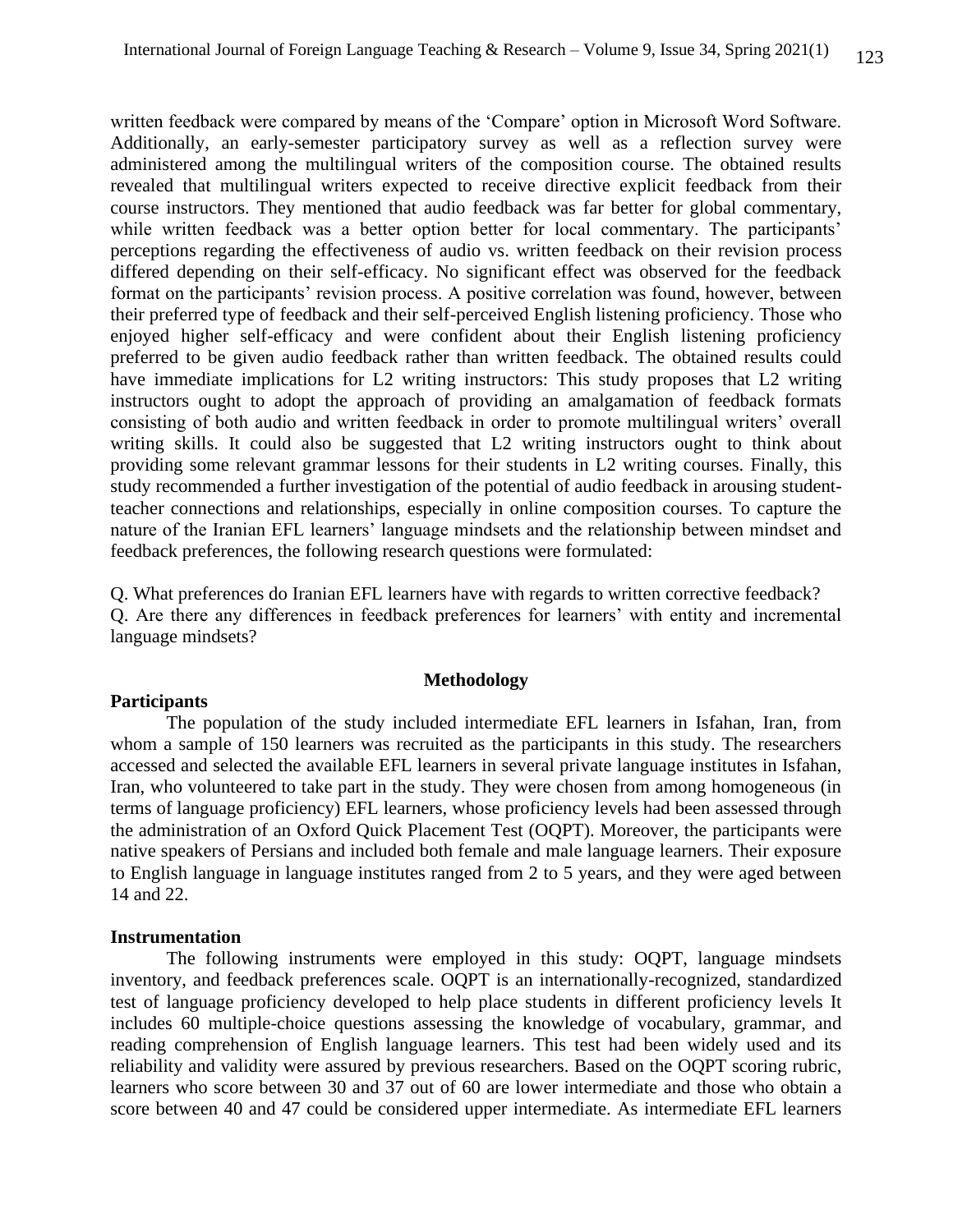were the participants of this study, they included those learners who had received a score ranging from 30 to 47 on the OQPT.

The language mindsets inventory (LMI) employed in the current study was an 18-items developed by Lou and Noels (2017), which intended to assess learners' language mindsets. This scale measures language mindsets on a 6-point Likert type scale ranging from 1 (strongly disagree) to 6 (strongly agree). It includes items related to entity mindsets (e.g., *you have a certain amount of language intelligence, and you can't really do much to change it*) and items related to incremental mindsets (e.g., *no matter what you are, you can significantly change your language intelligence level*) across the three aspects of language mindsets, including general language intelligence beliefs, second language aptitude beliefs, and age sensitivity beliefs about language learning. Thus, each dimension of language mindsets included three incremental and three entity items. The reliability of the questionnaire was checked through Cronbach's formula and it turned out to be .73; to make sure about the validity of the questionnaire, it was handed to three experts in the areas of second language learning, education, and psychology. The experts unanimously approved of the validity of the questionnaire.

The feedback preferences scale by Saito (1994) was used to assess the participants' preferences for teacher feedback. The scale assesses feedback preferences in several categories including teacher correction, comment, teacher correction with comment, error identification, peer correction, and correction using prompts. The scale includes twenty-three items on a Likerttype scale as well as a place for writing further suggestions. The scale is among the highly used and highly cited scales for measuring learners' preferences for corrective feedback.

# **Data Collection Procedure**

Prior to the commencement of the study, the researcher met a few language institutes heads to ask for their permission. In each of the institutes, intermediate classes were listed and the researcher arranged for a placement test to be administered among the intermediate EFL learners who were willing to take part in this study. Among the whole population of intermediate students in those language institutes, which exceeded 800, a total number of 150 learners met the criteria of volunteering and proficiency level (as assess by the OQPT). The learners in the selected sample were given the LMI and the feedback preferences scale to fill out. They were given the hard copies of the questionnaires and were asked to return them in a week. The data analysis of the data was done through frequency counts and mean scores for the first research question, and for the other research question, in addition to frequency counts, chi-square for independence was also conducted.

# **Results**

# **EFL Learners' Feedback Preferences in L2 Writing**

The first research question of the study asked "What preferences do Iranian EFL learners have with regards to written corrective feedback?" The data needed to answer this research question were collected from the feedback preferences questionnaire, and the results of the analyses are presented in what follows.

|                   | <b>Table 1.</b> Results for the Feedback Types |               |                                         |                |                                  |     |
|-------------------|------------------------------------------------|---------------|-----------------------------------------|----------------|----------------------------------|-----|
| <b>Statements</b> | Very<br><b>Useful</b>                          | <b>Useful</b> | <b>Neither</b><br><b>Useless</b><br>nor | <b>Useless</b> | <b>Totally</b><br><b>Useless</b> | Mea |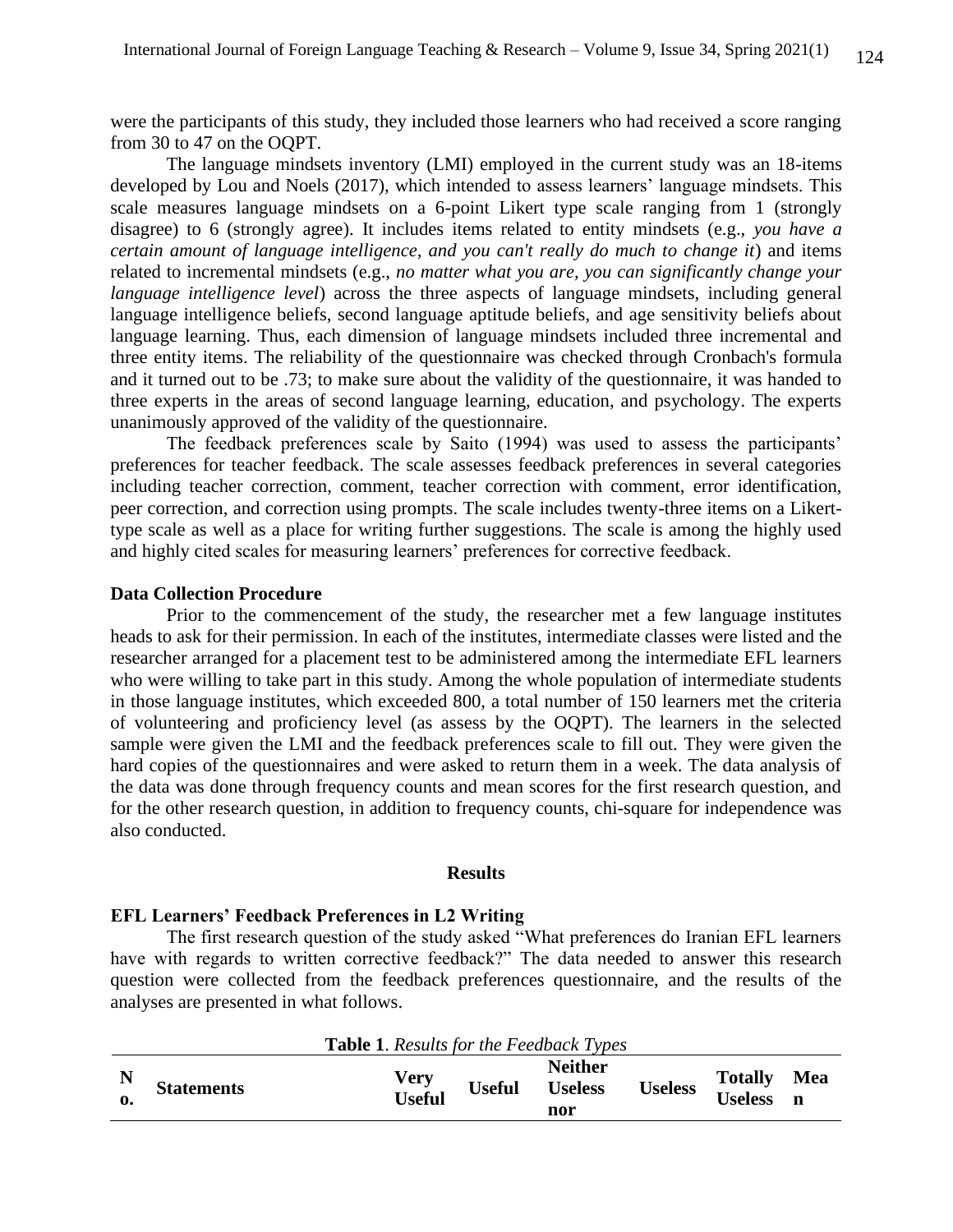|                |                                                                                                                             |    |    | <b>Useful</b> |    |    |      |
|----------------|-----------------------------------------------------------------------------------------------------------------------------|----|----|---------------|----|----|------|
| 1              | Teacher correction (Teacher<br>corrects all the grammatical 16<br>errors)                                                   |    | 20 | 34            | 50 | 30 | 2.61 |
| $\overline{2}$ | Commentary (The teacher<br>gives feedback by making<br>comments.<br>N <sub>0</sub><br>error<br>correction)                  | 21 | 18 | 43            | 56 | 12 | 2.86 |
| 3              | correction<br>Teacher<br>with<br>comments                                                                                   | 11 | 13 | 38            | 65 | 23 | 2.49 |
| $\overline{4}$ | identification<br>(The<br>Error<br>teacher indicates the place<br>where the errors occur by<br>underlining or circling it). | 20 | 27 | 17            | 55 | 31 | 2.66 |
| 5              | Peer correction (Students<br>evaluate each other's work in 22<br>pairs or with a whole class)                               |    | 50 | 23            | 38 | 17 | 3.14 |
| 6              | Self-correction<br>(Students)<br>evaluate their own work)                                                                   | 22 | 51 | 21            | 48 | 8  | 3.20 |
| $\overline{7}$ | Teacher-student<br>conferencing (The teacher<br>discusses the writing of the<br>students)                                   | 32 | 51 | 13            | 36 | 18 | 3.28 |
| 8              | Correction using prompts                                                                                                    | 29 | 30 | 33            | 40 | 18 | 3.08 |

Since this section of the feedback questionnaire had five-point Likert-scale items, the average value of the choices was 3.00, and mean scores above 3.00 indicated preferences of feedback types, while mean scores lower than 3.00 meant that the EFL learners investigated in this study did not favor a feedback type. In Table 1 four types of feedback had mean scores above 3.00, which included teacher-student conferencing (*M* = 3.28), self-correction (*M* = 3.20), peer correction ( $M = 3.14$ ), and correction using prompts ( $M = 3.08$ ); these were the types of feedback that the learners preferred to receive. On the other hand, other types of feedback such as teacher corrections and comments ( $M = 2.49$ ), teacher correction ( $M = 2.69$ ), error identification ( $M =$ 2.66), and commentary ( $M = 2.86$ ) were not well liked by the learners. The second section of the questionnaire concerned the extent to which the learners were inclined to use different feedback strategies; the results for these feedback strategies are shown in Table 2:

|    | <b>Table 2.</b> Results for the Feedback Strategies |    |                        |    |      |  |  |  |  |  |  |
|----|-----------------------------------------------------|----|------------------------|----|------|--|--|--|--|--|--|
| N  | <b>Statements</b>                                   |    | Frequent Sometim Rarel |    | Mea  |  |  |  |  |  |  |
| 0. |                                                     |    | es                     |    | n    |  |  |  |  |  |  |
|    | Making a mental note                                | 78 | 35                     | 37 | 2.27 |  |  |  |  |  |  |
| 2  | Writing down points by $_{83}$<br>type              |    | 33                     | 34 | 2.32 |  |  |  |  |  |  |

**Table 2.** *Results for the Feedback Strategies*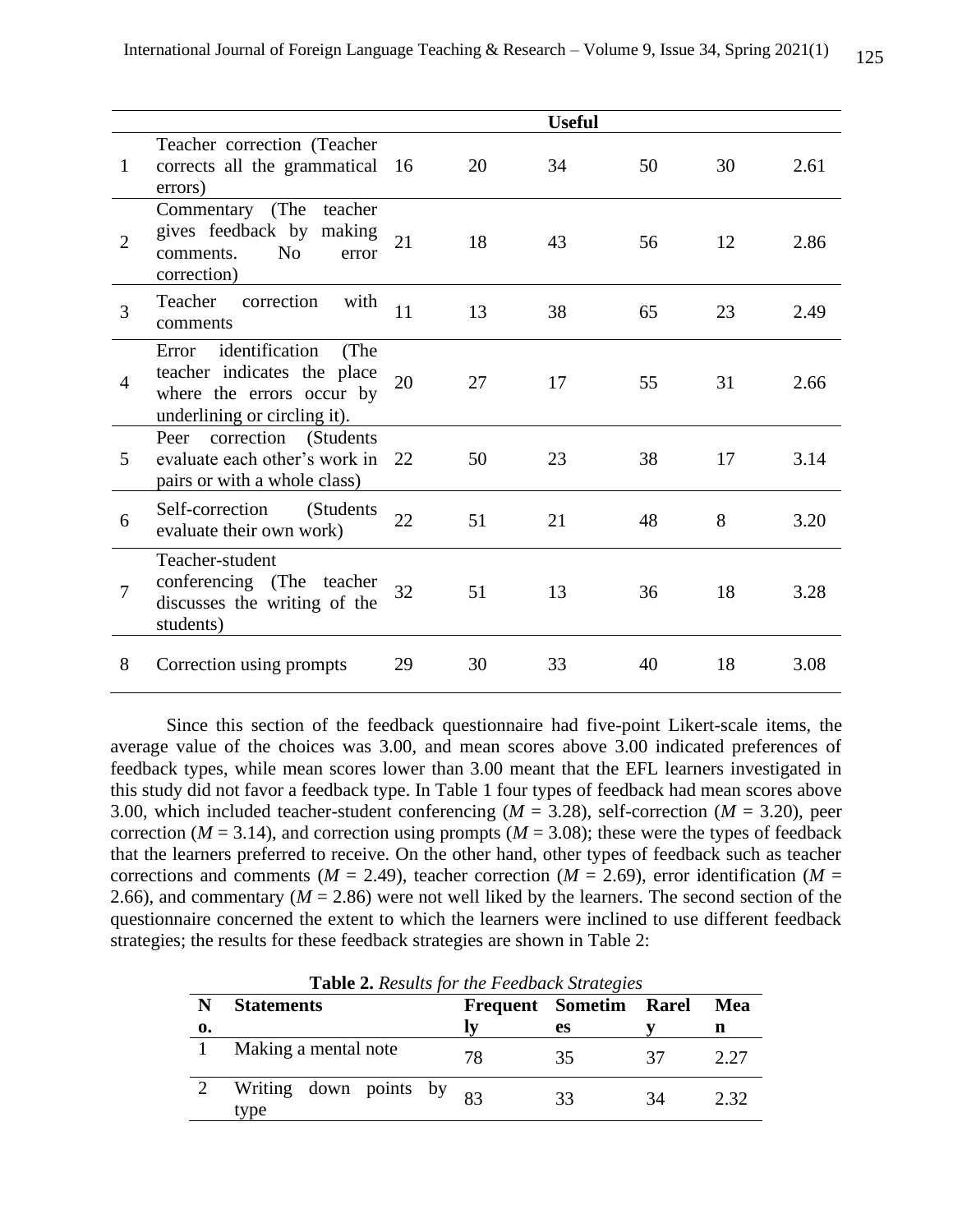| 3  | Identifying points<br>be<br>to<br>explained                  | 64   | 34 | 52 | 2.08 |
|----|--------------------------------------------------------------|------|----|----|------|
| 4  | Asking<br>for<br>teacher<br>explanation                      | 78   | 35 | 37 | 2.27 |
| 5  | Referring back to previous<br>compositions                   | 83   | 33 | 34 | 2.32 |
| 6  | Consulting a dictionary or a<br>grammar book                 | 64   | 34 | 52 | 2.08 |
| 7a | Reviewing:<br>Only<br>incorporating<br>teacher's<br>comments | - 83 | 33 | 34 | 2.32 |
| 7b | Reviewing: Revising<br>and<br>expanding                      | 64   | 34 | 52 | 2.08 |
| 8  | Not doing anything                                           | 78   | 35 | 37 | 2.27 |

Since this section of the questionnaire had three-point Likert-scale items, the average value of the choices was 2.00, and mean scores above 2.00 would mean that the EFL learners had inclinations to use those feedback strategies more often than not. A quick look at Table 2 reveals that all the items listed there received mean scores larger than 2.00, implying that the learners would like to use all those feedback strategies rather frequently. However, the feedback strategies could be more clearly presented based on the following descending order: (a) writing down points by type, referring back to previous compositions, and reviewing by incorporating teacher's comments  $(M = 2.32)$ , (b) making a mental note, asking for teacher explanations, and not doing anything about the errors ( $M = 2.27$ ), and (c) identifying the points to be explained, consulting a dictionary or a grammar book, and reviewing by revising and expanding  $(M = 2.08)$ . The learners were also asked to give their opinions about the types of prompts they preferred to receive, and the results of the third section of the questionnaire, as presented in Table 3, address this issue.

|                | <b>Table 3.</b> Results for the Thinking Prompts |               |               |                |                |                |      |  |  |  |  |
|----------------|--------------------------------------------------|---------------|---------------|----------------|----------------|----------------|------|--|--|--|--|
| No.            | <b>Statements</b>                                | <b>Very</b>   | <b>Useful</b> | <b>Neither</b> | <b>Useless</b> | <b>Totally</b> | Mea  |  |  |  |  |
|                |                                                  | <b>Useful</b> |               | <b>Useless</b> |                | <b>Useless</b> | n    |  |  |  |  |
|                |                                                  |               |               | nor            |                |                |      |  |  |  |  |
|                |                                                  |               |               | <b>Useful</b>  |                |                |      |  |  |  |  |
|                | Goal                                             | 21            | 29            | 21             | 50             | 29             | 2.75 |  |  |  |  |
| 2              | Fit                                              | 21            | 43            | 20             | 45             | 21             | 2.98 |  |  |  |  |
| 3              | L1/L2                                            | 27            | 53            | 23             | 40             | 7              | 3.35 |  |  |  |  |
| $\overline{4}$ | Word                                             | 26            | 52            | 13             | 42             | 17             | 3.18 |  |  |  |  |
| 5              | Rule                                             | 33            | 32            | 32             | 34             | 19             | 3.17 |  |  |  |  |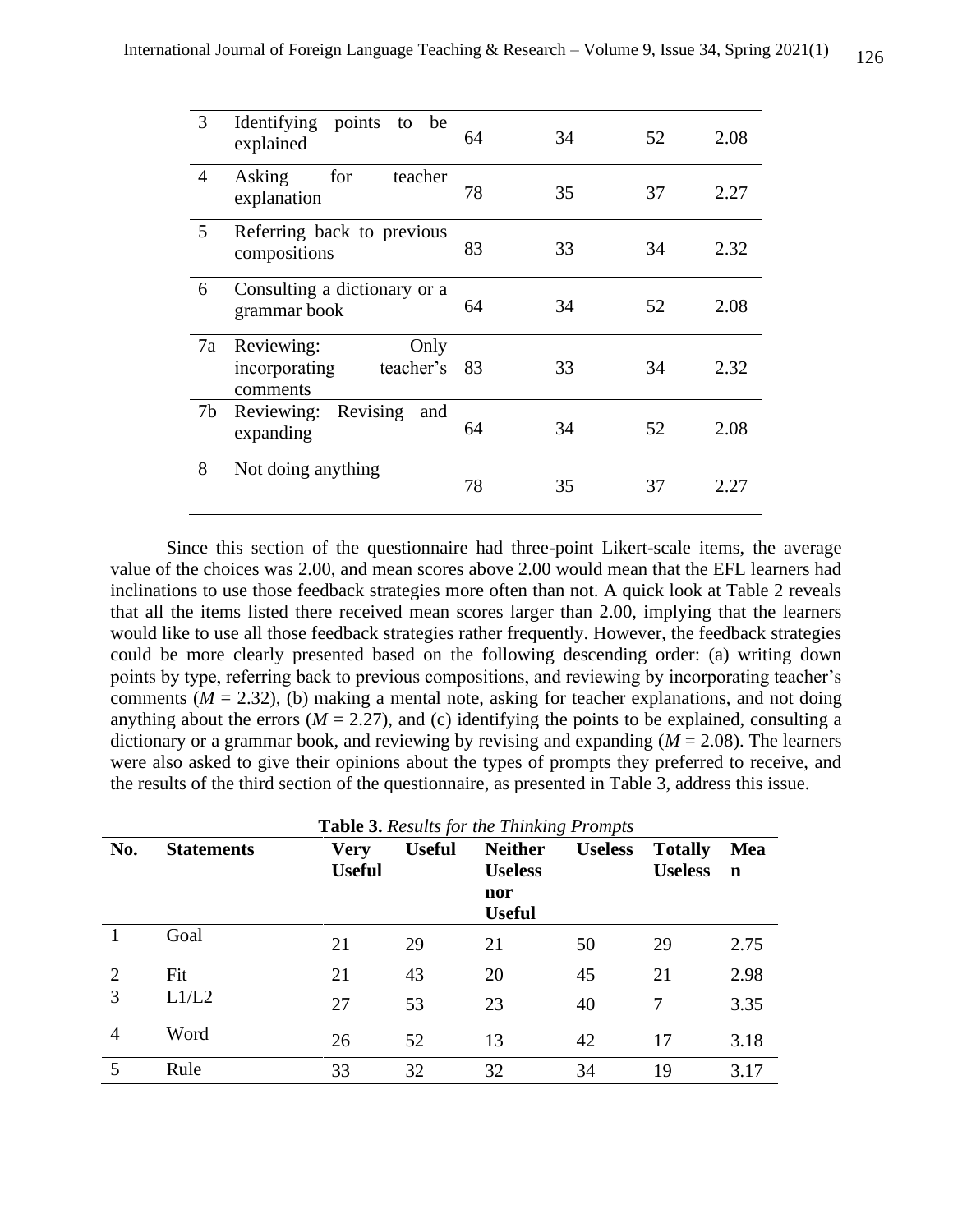Here again, the average value of the choices is 3.00, and mean scores above 3.00 indicate the usefulness of (or the learners' preferences for) a certain type of prompt. Among the five types of prompts listed here, the learners regarded L1/L2 ( $M = 3.35$ ), word ( $M = 3.18$ ), and rule ( $M =$ 3.17) as the useful (or preferred) types of prompts, while they did not care for goal ( $M = 2.75$ ) and fit ( $M = 2.98$ ) as other types of prompts.

# *Feedback Preferences of Learners With Different Mindsets*

The second research question of the study asked whether there were any significant differences in feedback preferences for learners' with entity and incremental language mindsets or not. To this end, the frequencies of the responses to the feedback preferences questionnaire by the entity mindset learners and incremental mindset learners were juxtaposed and chi-square for independence was employed to find out whether there were any significant differences between these two groups of learners or not.

| N              | <b>Statements</b>                                                                                                                       | <b>Mindset</b>            | <b>Very</b>          | <b>Useful</b>        | <b>Neither</b>       | <b>Useles</b> | <b>Totall</b>        | Sig. |
|----------------|-----------------------------------------------------------------------------------------------------------------------------------------|---------------------------|----------------------|----------------------|----------------------|---------------|----------------------|------|
| 0.             |                                                                                                                                         | S                         | <b>Usef</b>          |                      | <b>Useless</b>       | S             | y                    |      |
|                |                                                                                                                                         |                           | ul                   |                      | nor<br><b>Useful</b> |               | <b>Useles</b>        |      |
| $\mathbf{1}$   | correction<br>Teacher<br>all<br>(Teacher)<br>corrects<br>the grammatical errors)                                                        | Entity<br>Increme<br>ntal | 15<br>11             | 16<br>10             | 12<br>22             | 10<br>30      | ${\bf S}$<br>6<br>18 | .00  |
| $\overline{2}$ | Commentary<br>(The<br>teacher gives feedback<br>by making comments.<br>No error correction)                                             | Entity<br>Increme<br>ntal | 10<br>11             | 8<br>10              | 16<br>27             | 18<br>38      | $\tau$<br>5          | .34  |
| 3              | Teacher correction with<br>comments                                                                                                     | Entity<br>Increme<br>ntal | 14<br>$\overline{7}$ | 12<br>$\overline{7}$ | 9<br>23              | 15<br>40      | 9<br>14              | .00  |
| $\overline{4}$ | identification<br>Error<br>(The teacher indicates<br>the place where<br>the<br>by<br>errors<br>occur<br>underlining or circling<br>it). | Entity<br>Increme<br>ntal | 9<br>11              | 11<br>16             | 9<br>8               | 15<br>40      | 15<br>16             | .38  |
| 5              | Peer<br>correction<br>(Students evaluate each<br>other's work in pairs or<br>with a whole class)                                        | Entity<br>Increme<br>ntal | 8<br>14              | 15<br>35             | 14<br>9              | 16<br>22      | 6<br>11              | .34  |
| 6              | Self-correction<br>(Students evaluate their<br>own work)                                                                                | Entity<br>Increme<br>ntal | 10<br>17             | 16<br>41             | 8<br>12              | 22<br>16      | $\mathfrak{Z}$<br>5  | .009 |
| $\overline{7}$ | Teacher-student<br>conferencing<br>(The<br>teacher discusses<br>the<br>writing of the students)                                         | Entity<br>Increme<br>ntal | 14<br>18             | 22<br>31             | 11<br>5              | $\tau$<br>23  | 5<br>14              | .03  |

**Table 4.** *Different Mindsets and Feedback Types*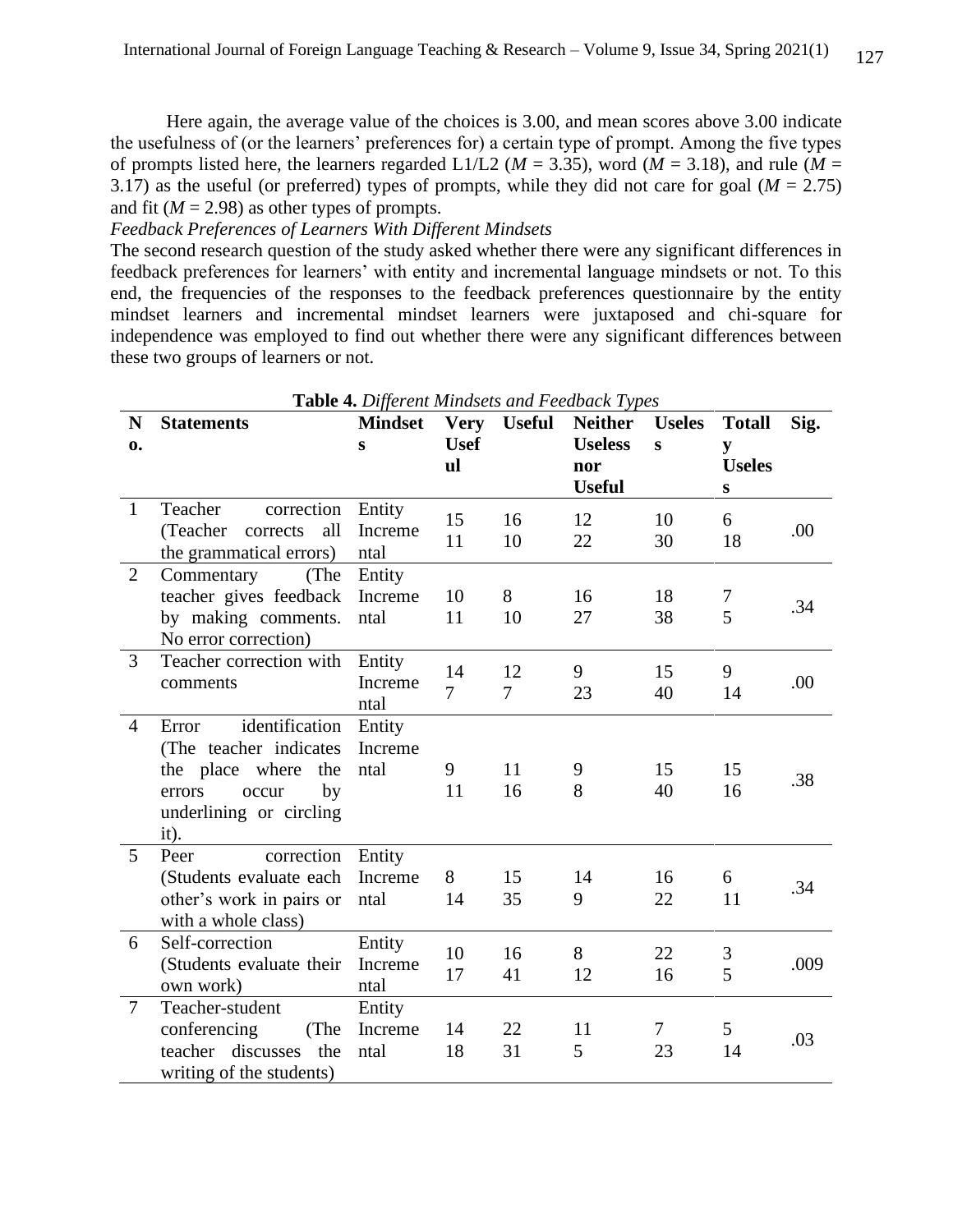|  | <b>Correction</b><br>prompts | using | Entity<br>Increme<br>ntal | ∠∪ | Ψ | ∠∠ | ∠∪ |  | . |
|--|------------------------------|-------|---------------------------|----|---|----|----|--|---|
|--|------------------------------|-------|---------------------------|----|---|----|----|--|---|

To conduct chi-square for independence, the two groups of entity mindset learners and incremental mindset learners were compared with respect to their responses to the feedback preferences questionnaire. To do so, the frequencies for very useful and useful were added up and formed the *useful* category, while the frequencies for useless and totally useless were added up to form the category of *useless.* Having two categorical variables of language mindsets (i.e., entity and incremental) and feedback preference/usefulness (i.e., useful and useless) enabled the researchers to run chi-square for independence and make comparisons between the two groups of learners. The results of chi-square are reported under the rightmost column, labeled Sig., under which, a *p* value less than .05 shows a significant difference, while a *p* value larger than .05 indicates a difference that did not reach statistical significance. A quick glance at the *p* values lined up in Table 4 reveals that the *p* values for items # 1, 3, 6, and 7 were smaller than the significance level of .05, leading us to the conclusion that regarding the feedback types mentioned in these four items, learners with entity mindsets were different from those with incremental mindsets. In fact, regarding teacher correction (i.e., teacher corrects all the grammatical errors), the majority of entity mindset holders (31 out of 59) sound it useful, while a small portion of incremental mindset holders (21 out of 91) considered it to be useful. Likewise, with respect to teacher correction with comments, 46% of entity mindset holders believed in its usefulness, whereas 23% of the incremental mindset holders deemed it was useful to them and the difference between these two groups of learners was significant.

On the other hand, as for self-correction, about two-thirds (63%) of the learners with incremental mindsets and less than half (44%) of the learners with entity mindsets expressed that it was useful, and here again the difference between them reached statistical significance. Another significant difference between the learners in these two groups related to teacher correction with conferencing, which was more favored by entity mindset holders. Whether these two groups of EFL learners were significantly different from one another with respect to the frequency of use of feedback strategies could be determined in Table 5. Here again, chi-square for independence was conducted to capture any possible differences and the results were reported under the Sig. column.

|                             | <b>Lable 5.</b> Different Minasets and Feedback Strategies |                 |    |                         |       |      |  |  |  |  |  |
|-----------------------------|------------------------------------------------------------|-----------------|----|-------------------------|-------|------|--|--|--|--|--|
| N                           | <b>Statements</b>                                          | <b>Mindsets</b> |    | <b>Frequent</b> Sometim | Rarel | Sig. |  |  |  |  |  |
| 0.                          |                                                            |                 | ly | <b>es</b>               |       |      |  |  |  |  |  |
|                             | Making a mental note                                       | Entity          | 28 | 13                      | 18    |      |  |  |  |  |  |
|                             |                                                            | Increment       |    |                         |       | .19  |  |  |  |  |  |
|                             |                                                            | al              | 50 | 22                      | 19    |      |  |  |  |  |  |
| $\mathcal{D}_{\mathcal{L}}$ | Writing down points by                                     | Entity          | 36 | 11                      | 12    |      |  |  |  |  |  |
|                             | type                                                       | Increment       |    |                         |       | .42  |  |  |  |  |  |
|                             |                                                            | al              | 47 | 22                      | 22    |      |  |  |  |  |  |
| 3                           | Identifying points to be Entity                            |                 | 24 | 14                      | 21    |      |  |  |  |  |  |
|                             | explained                                                  | Increment       |    |                         |       | .75  |  |  |  |  |  |
|                             |                                                            | al              | 40 | 20                      | 31    |      |  |  |  |  |  |
|                             |                                                            |                 |    |                         |       |      |  |  |  |  |  |

**Table 5.** *Different Mindsets and Feedback Strategies*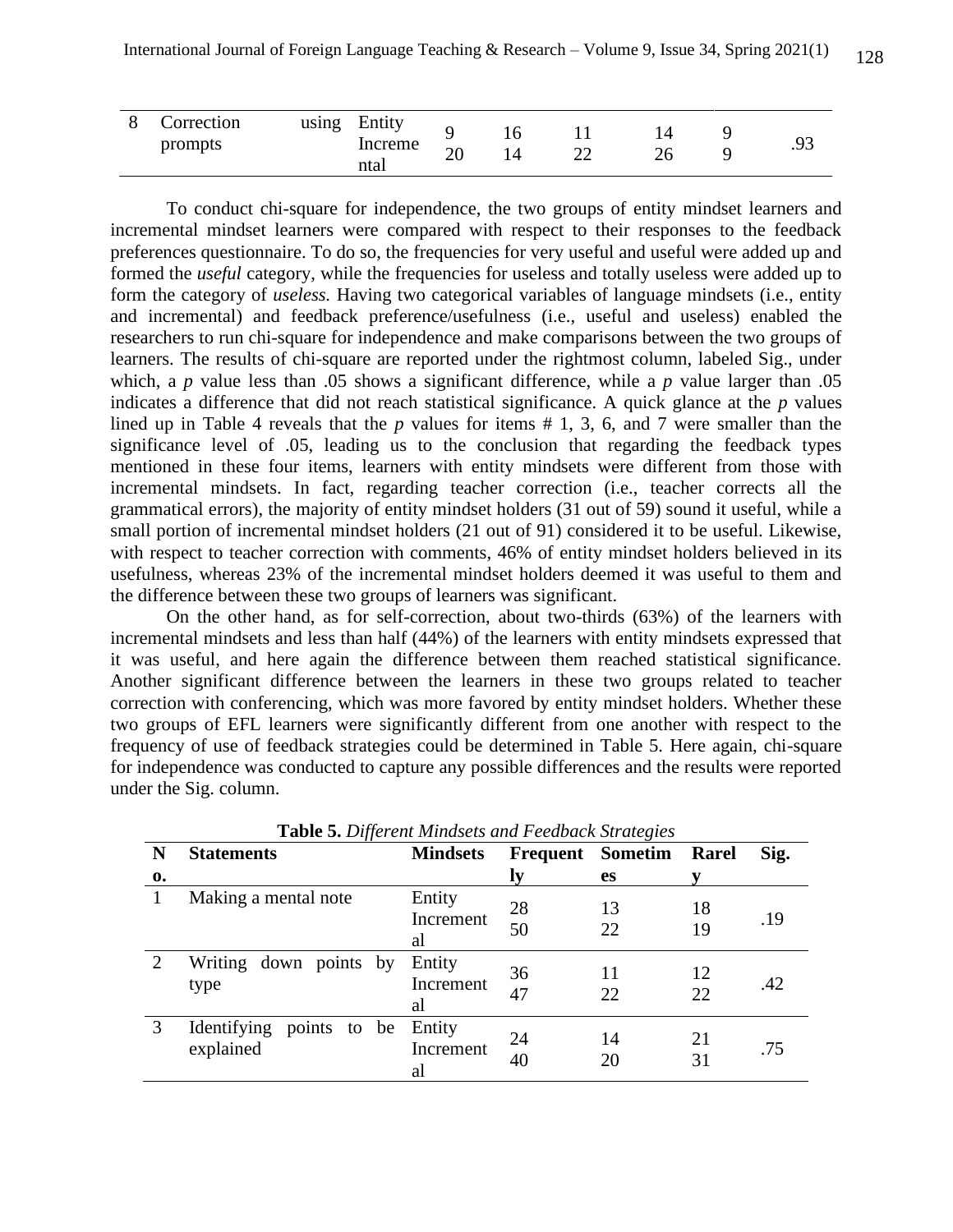| $\overline{4}$ | Asking<br>teacher<br>for<br>explanation                      | Entity<br>Increment<br>al | 38<br>40 | 13<br>29 | 8<br>22  | .03 |
|----------------|--------------------------------------------------------------|---------------------------|----------|----------|----------|-----|
| 5              | Referring back to previous<br>compositions                   | Entity<br>Increment<br>al | 36<br>47 | 11<br>22 | 12<br>22 | .42 |
| 6              | Consulting a dictionary or<br>a grammar book                 | Entity<br>Increment<br>al | 24<br>40 | 14<br>20 | 21<br>31 | .75 |
| 7a             | Reviewing:<br>Only<br>teacher's<br>incorporating<br>comments | Entity<br>Increment<br>al | 36<br>47 | 11<br>22 | 12<br>22 | .42 |
| 7b             | Reviewing: Revising<br>and<br>expanding                      | Entity<br>Increment<br>al | 24<br>40 | 14<br>20 | 21<br>31 | .75 |
| 8              | Not doing anything                                           | Entity<br>Increment<br>al | 28<br>50 | 13<br>22 | 18<br>19 | .19 |

Except for item # 4, which related to teacher explanation (and was significantly more welcome by entity mindset holders), the *p* values under the Sig. column for the rest of the items were greater than the significance level of .05, revealing that EFL learners with entity mindsets were not significantly different from EFL learners with incremental mindsets with respect to the following feedback strategies: making a mental note, writing down points by type, identifying points to be explained, referring back to previous compositions, consulting a dictionary or a grammar book, reviewing by incorporating teacher's comments, reviewing by revising and expanding, and the strategy of not doing anything. Finally, Table 6 presents the comparison of EFL learners with entity and incremental mindsets with respect to the type of prompts they preferred:

| No.            | <b>Statements</b> | <b>Mindset</b> | <b>Very</b>    | <b>Useful</b> | <b>Neither</b> | <b>Useles</b> | <b>Totall</b>  | Sig. |
|----------------|-------------------|----------------|----------------|---------------|----------------|---------------|----------------|------|
|                |                   | S              | <b>Useful</b>  |               | <b>Useless</b> | S             | y              |      |
|                |                   |                |                |               | nor            |               | <b>Useles</b>  |      |
|                |                   |                |                |               | <b>Useful</b>  |               | S              |      |
| 1              | Goal              | Entity         | 9              | 12            | 10             | 14            | 14             |      |
|                |                   | Increme        | 12             |               |                |               |                | .45  |
|                |                   | ntal           |                | 17            | 11             | 36            | 15             |      |
| $\overline{2}$ | Fit               | Entity         | $\overline{4}$ | 14            | 12             | 22            | $\overline{7}$ |      |
|                |                   | Increme        |                |               |                |               |                | .06  |
|                |                   | ntal           | 17             | 29            | 8              | 23            | 14             |      |
| 3              | L1/L2             | Entity         |                |               | 7              |               |                |      |
|                |                   | Increme        | 13             | 21            |                | 17            |                | .64  |
|                |                   | ntal           | 14             | 32            | 16             | 23            | 6              |      |
| $\overline{4}$ | Word              | Entity         | 11             | 14            | 7              | 20            | $\overline{7}$ | .10  |
|                |                   | Increme        | 15             | 38            | 6              | 22            | 10             |      |

**Table 6.** *Different Mindsets and Thinking Prompts*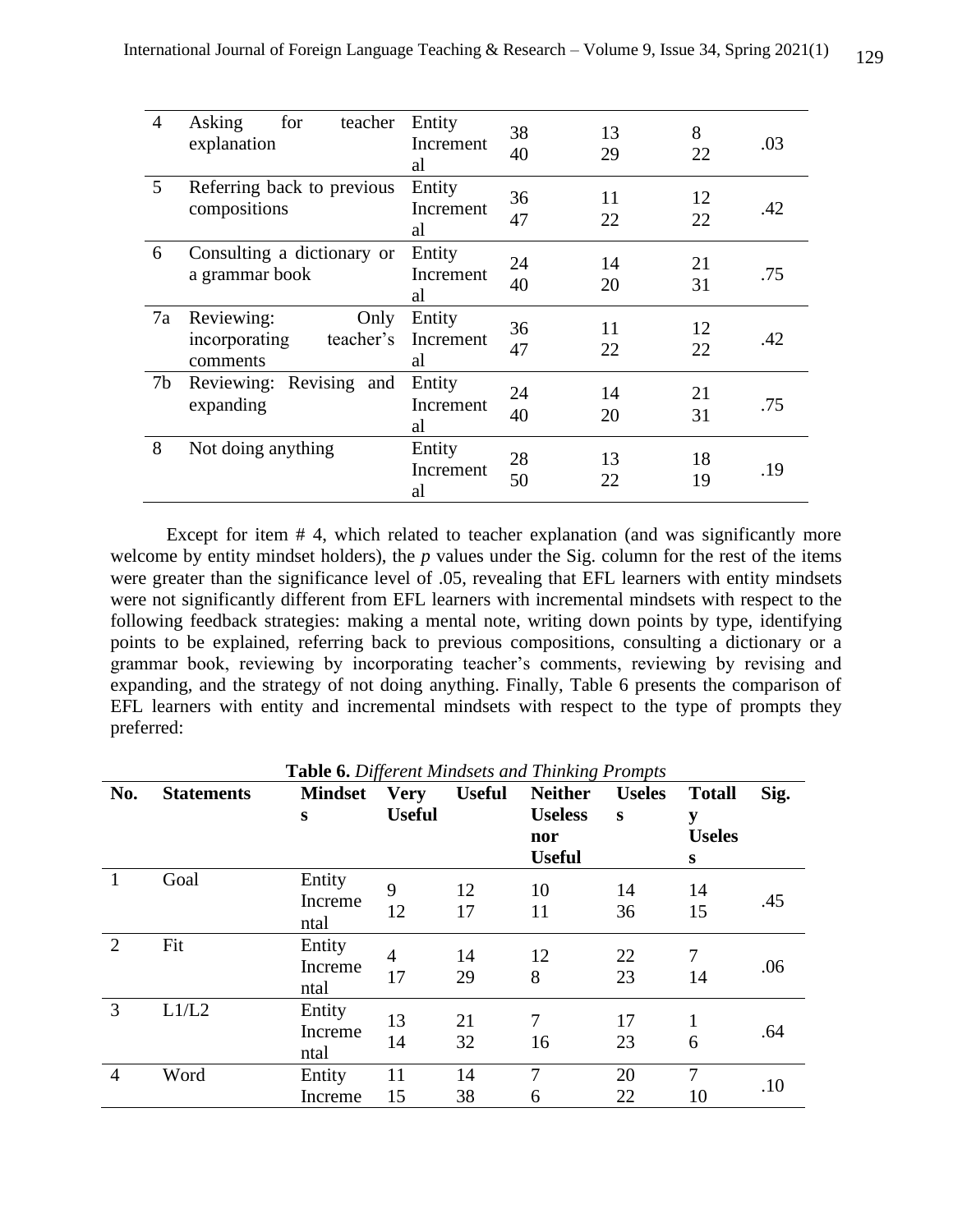|   |      | ntal                      |                          |                      |    |    |   |     |
|---|------|---------------------------|--------------------------|----------------------|----|----|---|-----|
| ب | Rule | Entity<br>Increme<br>ntal | $\mathbf{r}$<br>າາ<br>∠∠ | 18<br>$\overline{A}$ | ∠⊥ | ົາ | с | .ر. |

Thinking prompt did not turn out to cause significantly different preferences in the EFL learners with entity mindsets or incremental mindsets due to the fact that all the *p* values under the Sig. column in Table 6 were larger than the significance level of .05.

# **Discussion**

As it was found out above, teacher-student conferencing, self-correction, peer correction, and correction using prompts were the types of feedback that the learners preferred to receive. On the other hand, other types of feedback such as teacher corrections and comments, teacher correction, error identification, and commentary were not well liked by the learners.

In a study by Saito (1994), the students also preferred to receive teacher-student conferencing (and other types of teacher-led correction such as teacher correction with comments, error identification, and commentary) probably because many EFL/ESL students trust teacher feedback more than peer feedback and do not consider peers reliable sources for providing feedback. However, what was interesting in this study was that the participants, in addition to teacher-student conferencing, valued self-correction, peer correction, and correction with prompts. The reason behind this could be the EFL learners in this study, who were at an intermediate level of proficiency, had been partially successful in learning an L2 as they had climbed several rungs of success in foreign language learning, and they probably thought they could assume the role of a rater who can pass judgements and provide feedback on peers' writings or on their own written productions.

Besides, as it was mentioned above, the respondents in this study did not care for teacher correction and comments, teacher correction, error identification, and commentary probably because of the fact that, as Johansson (2018) found it in his study, research participants perceived feedback that is not commonly used by teachers or was used differently by different teachers difficult to interpret for students. That is, students struggle with interpreting feedback when there are variations in teachers' practices in applying feedback. On the other hand, teacher-student conferencing seems to be a favorable feedback type because both parties are present while providing feedback, and misunderstanding of feedback is not likely to happen. Studies done by Alkhatib (2015) and Hannum (2016) also give empirical corroboration to the fact students may experience difficulties understanding some of teachers' feedback, and that previous experience with receiving feedback affects they wat students prefer to be given feedback and the way they interpret it.

Regarding teacher correction, teacher correction with comments, self-correction, teacher correction with conferencing, the difference between entity and incremental mindset holders reached statistical significance. It is no surprise that teacher correction with comments and teacher-student conferencing were welcome by that stratum of the sample that held entity mindsets since these types of people, according to Yeager and Dweck (2012) see criticisms as evidence of a lack of capability and view challenges as threats to their sense of achievement. The criticism could be more tolerable for them if it originates from an authority such as their teacher, but more debilitating in case it is provided by a peer. In order to preclude their self-esteem from negative performance and feedback from peers, they shun demanding tasks, even tasks that are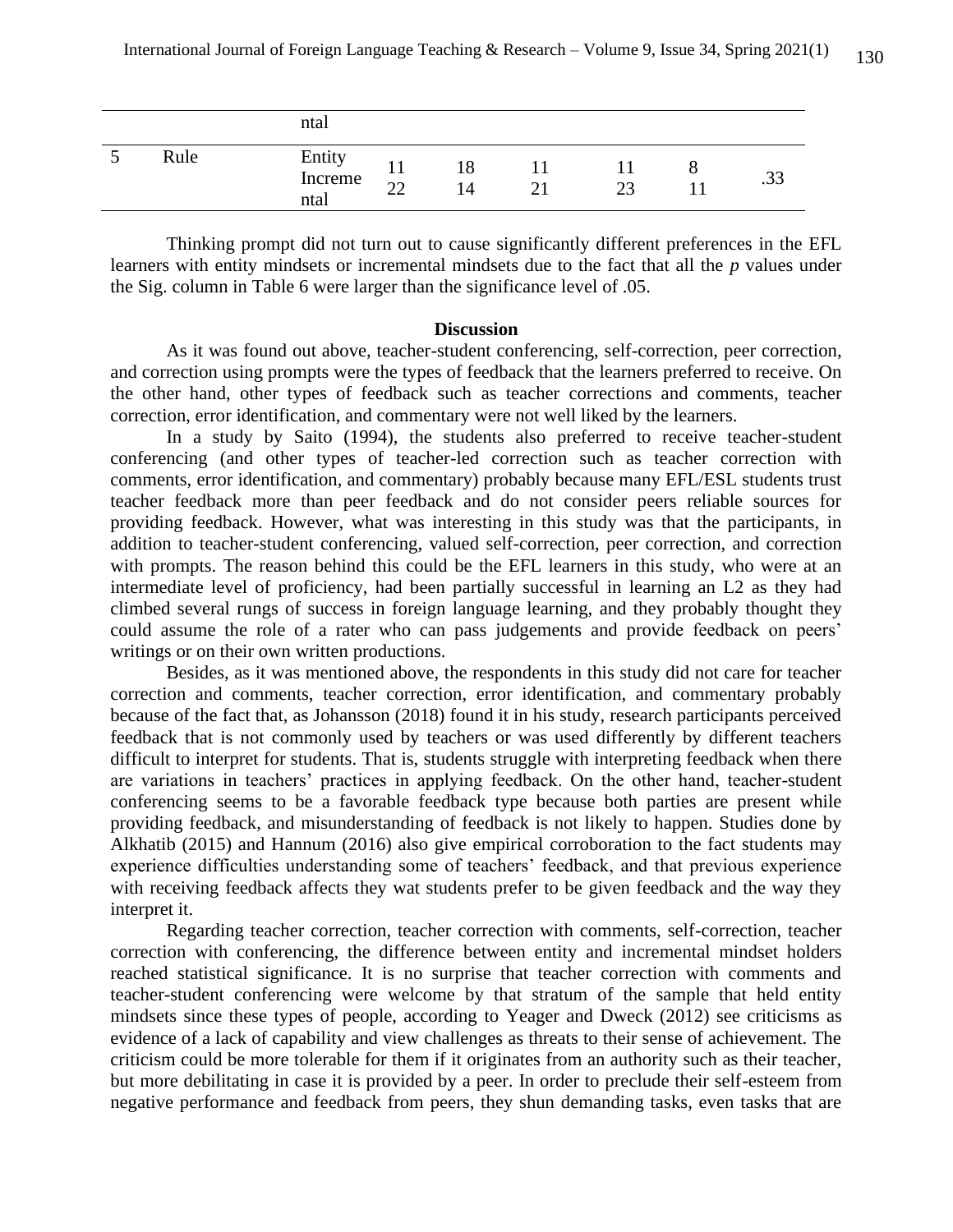likely to ameliorate their ability (Yeager & Dweck, 2012). On the other hand, about two-thirds (*n*   $= 91, 60.66\%$ ) of the participants in the current study turned out to have incremental mindsets, while around one-thirds ( $n = 59$ , 39.33%) had entity mindsets; it is not unusual, thus, to have a large proportion of the participants who chose to consider self-correction useful, and gave rise to a significant difference between the two groups of entity and incremental mindset holders.

Furthermore, in a descending order, the learners preferred the following feedback handling strategies: writing down points by type, referring back to previous compositions, reviewing by incorporating teacher's comments, making a mental note, asking for teacher explanations, not doing anything about the errors, identifying the points to be explained, consulting a dictionary or a grammar book, and reviewing by revising and expanding.

According to Saito (1994), students' strategies for handling feedback may hinge upon the type of feedback they are exposed to in their classes; once students are provided with corrective feedback on their writing, they may simply read through the corrected writing in lieu of making a lot of effort aiming at rewriting or revising. Nonetheless, if the feedback gives only clues for the learners to make corrections on their own, they are encouraged to correct errors and revise their writings. Rewriting or revision, according to Saito, had become one of the popular methods of addressing feedback, but learners in the current study, and in Saito's study, did not seem to find this approach useful, and they were incognizant of its value.

EFL learners with entity mindsets were not significantly different from EFL learners with incremental mindsets with respect to making a mental note, writing down points by type, identifying points to be explained, referring back to previous compositions, consulting a dictionary or a grammar book, reviewing by incorporating teacher's comments, reviewing by revising and expanding, and the strategy of not doing anything. The only significant difference between entity and incremental mindset holders was related to their preferences for teacher explanation. Based on Saito (1994), many ESL/EFL learners, while writing in an L2, feel they need more help on grammatical errors, and they believe it is the teacher's role and responsibility to model these aspects of the L2. This is especially true with the entity mindset holders who are less likely to realize the importance of peer correction or self-correction of their written productions. These EFL learners certainly resemble the participants in studies of Munguugu-Shipale (2016), Yang (2016), Lee (2013), or Ray (2019), who longed for metalinguistic explanations, explicit error correction, and directive explicit feedback.

Besides, thinking prompts received priority in the following order, L1/L2, word, and rule, while they the thinking prompts of goal and fit were not favored by the learners. In Saito's (1994) study, the students found the rule prompt the most useful one. In fact, through this prompt, they wonder if they know a grammar or spelling rule for an error and try to find out or remember the rule. By using the word prompt, the students ask themselves 'Is this the right word or expression? Possible words are …' and through the L1/L2 prompt, the question would be 'How do I say it in my language? Does it make sense in English?' Although the L1/L2 prompt was not favored by the students in Saito's study, it was rated useful by the respondents in the current study. According to Saito, students' perceptions towards thinking prompts differ probably because of the extent to which their teacher integrates or uses the thinking prompts in the classroom activities. In classes where no such prompts are used, the students are likely to rate them as not useful, whereas in classes where they are utilized, students are quick to realize their value. Thinking prompt did not turn out to cause significantly different preferences in the EFL learners with entity mindsets or incremental mindsets.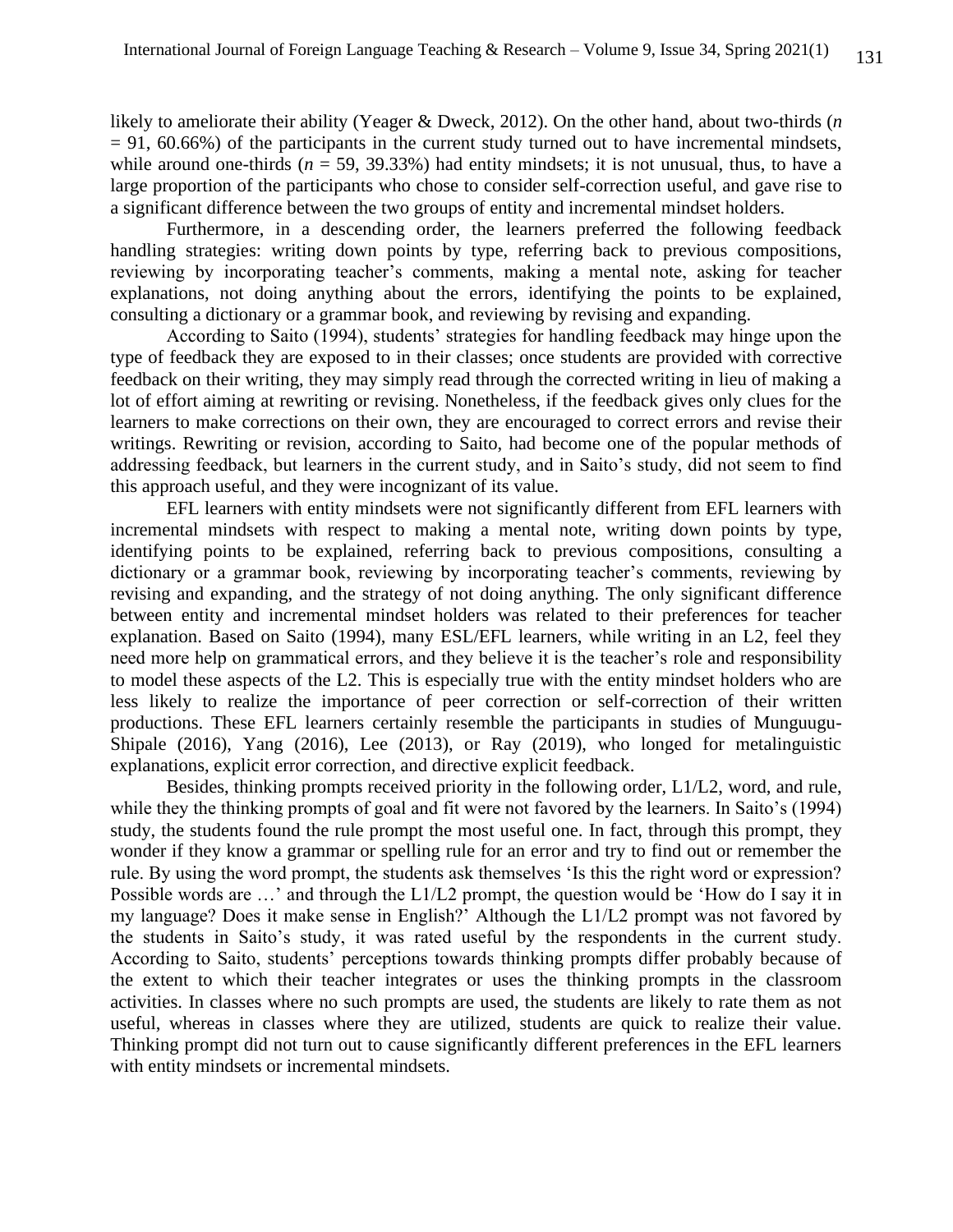# **Conclusion**

The present study addressed a lacuna in the domain of second language writing feedback preferences, i.e., the possible differences between learners with entity vs. incremental language mindsets regarding L2 writing feedback preferences. The data elicited from 150 intermediate EFL learners unveiled that teacher-student conferencing, self-correction, peer correction, and correction using prompts were the types of feedback that the learners preferred to receive, and the difference between entity and incremental mindset holders reached statistical significance for teacher correction with comments, self-correction, and teacher-student conferencing. With respect to the strategies the learners utilized to handle feedback, the two groups of learners were significantly different just in terms of asking for teacher explanation. Finally, thinking prompts received priority in the following order, L1/L2, word, and rule, while goal and fit were not favored by the learners; thinking prompt did not turn out to cause significantly different preferences in the EFL learners with entity or incremental mindsets. Important conclusions and implications could be made from the obtained results: feedback preferences vary from person to person, and a single fact of having an either entity or incremental mindset cannot certainly be a determining factor; as Yang (2016) put it, linguistic features of learners' first language, cognitive processing, affect, instruction, and cultural perception are all at work in this regard. Other have pointed to level of education and previous experience with feedback as other factors affecting feedback preferences. L2 teachers are thus advised to provide a combined form of feedback to enhance students' overall skills and meet the needs of a wide variety of learners regarding their feedback preferences in writing.

# **References**

Albalawi, F. H. E. (2017). *L2 demotivation among Saudi learners of English: The role of language learning mindsets.* Unpublished doctoral dissertation. University of Nottingham, the U.K.

Alkhatib, N.I.M. (2015). *Written corrective feedback at a Saudi university: English language teachers' beliefs, students' preferences, and teachers' practices.* Unpublished doctoral dissertation, University of Essex, Colchester, UK.

Barcelos, A. M. F. (2003). Researching beliefs about SLA: A critical review. In P. Kalaja & A. M. F. Barcelos (Eds.), *Beliefs about SLA: New research approaches* (pp. 7–33). Dordrecht: Kluwer.

Benson, P., & Lor, W. (1999). Conceptions of language and language learning. *System*, 27(4), 459–472.

Blackwell, L. S., Trzesniewski, K. H., & Dweck, C. S. (2007). Implicit theories of intelligence predict achievement across an adolescent transition: A longitudinal study and an intervention. *Child development*, *78*(1), 246-263.

Burnette, J. L., O'Boyle, E. H., VanEpps, E. M., Pollack, J. M., & Finkel, E. J. (2013). Mind-sets matter: A meta-analytic review of implicit theories and self-regulation. *Psychological Bulletin*, 139, 655.

Carroll, S., Swain, M., & Roberge, Y. (1992). The role of feedback in adult second language acquisition: Error correction and morphological generalizations. *Applied Psycholinguistics, 13*(02), 173-198.

Chaudron, C. (1988). *Second language classrooms*. New York: Cambridge University Press.

Cimpian, A., Arce, H. M. C., Markman, E. M., & Dweck, C. S. (2007). Subtle linguistic cues affect children's motivation. *Psychological Science*, *18*(4), 314-316.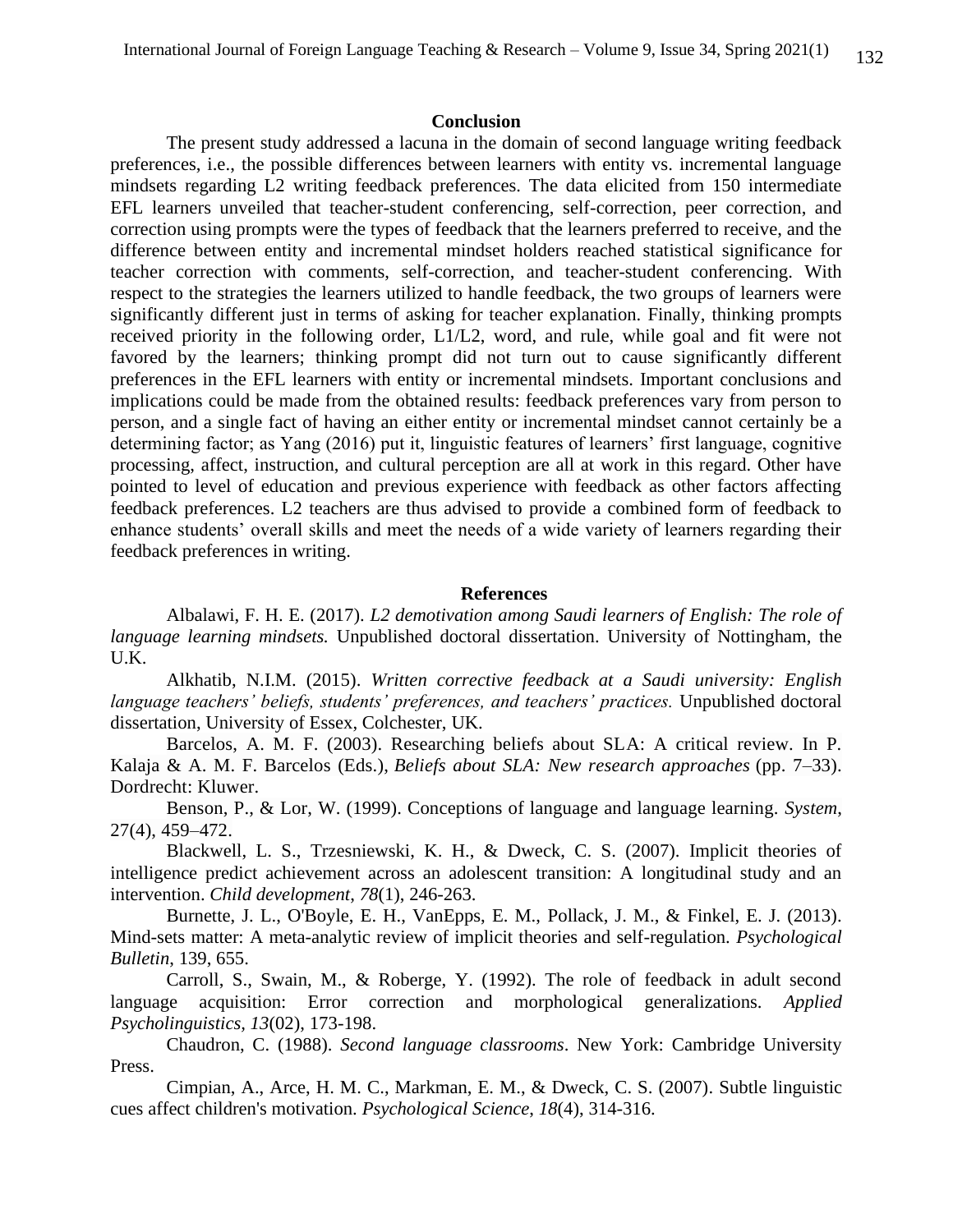Dweck, C. S. (1999). *Self-theories: Their role in motivation, personality, and development*. Philadelphia: Psychology Press.

Dweck, C. S. (2006). *Mindset: The new psychology of success*. New York: Random House.

Dweck, C. S. (2007). The perils and promises of praise. *Kaleidoscope, Contemporary and Classic Readings in Education*, *12*, 34-39.

Dweck, C. S. (2019). The choice to make a difference. *Perspectives on Psychological Science*, *14*(1), 21-25.

Dweck, C. S., Chiu, C. -Y., & Hong, Y. -Y. (1995). Implicit theories and their role in judgements and reactions: A world from two perspectives. *Psychological Inquiry*, 6(4), 267– 285.

Dweck, C. S., & Leggett, E. L. (1988). A social-cognitive approach to motivation and personality. *Psychological review*, *95*(2), 256.

Dweck, C. S., & Molden, D. C. (2007). Self theories: Their impact on competence motivation and acquisition. In A. J. Elliot & C. S. Dweck (Eds.), *Handbook of competence and motivation* (pp. 122–140). New York: The Guilford Press.

Ellis, R. (2006). Researching the effects of form-focused instruction on L2 acquisition. *AILA Review, 19*, 18–41.

Ellis, R. (2012). *Language teaching research and language pedagogy*. Oxford: Wiley Blackwell.

Hannum, M.C. (2016). *Fault in our feedback: Students' experiences and preferences regarding corrective feedback.* Unpublished master's thesis, the University of Toledo, Ohio, USA.

Hong, Y. Y., Chiu, C. Y., Dweck, C. S., Lin, D. M. S., & Wan, W. (1999). Implicit theories, attributions, and coping: A meaning system approach. *Journal of Personality and Social Psychology, 77*(3), 588-599.

Horwitz, E. K. (1998). The beliefs about language learning of beginning foreign language students. *The Modem Language Journal*, 72(3), 283–294.

Johansson, M. (2018). *Formative assessment: Students' attitudes and preferences in Swedish upper secondary school*. Unpublished master's thesis. Orebro University, Sweden.

Kelly, G. A. (1955). *The psychology of personal constructs*. New York: Norton.

Lee, E. J. E. (2013). Corrective feedback preferences and learner repair among advanced ESL students. *System, 41,* 217-230.

Lou, M. T. (2014). *Changing language learning mindsets: The role of implicit theories of L2 intelligence for goal orientations and responses to failure.* Unpublished master's thesis. University of Alberts, Canada.

Lou, N. M., & Noels, K. A. (2016). Changing language mindsets: Implications for goal orientations and responses to failure in and outside the second language classroom. *Contemporary Educational Psychology*, *46*, 22-33.

Lou, N. M., & Noels, K. A. (2017). Measuring language mindsets and modeling their relations with goal orientations and emotional and behavioral responses in failure situations. *The Modern Language Journal*, *101*(1), 214-243.

Lyster, R. & L. Ranta (1997). Corrective feedback and learner uptake: Negotiation of form in communicative classrooms. *Studies in Second Language Acquisition, 19*, 37–66.

Lyster, R., Saito, K., & Sato, M. (2013). Oral corrective feedback in second language classrooms. *Language Teaching*, *46*(01), 1-40.